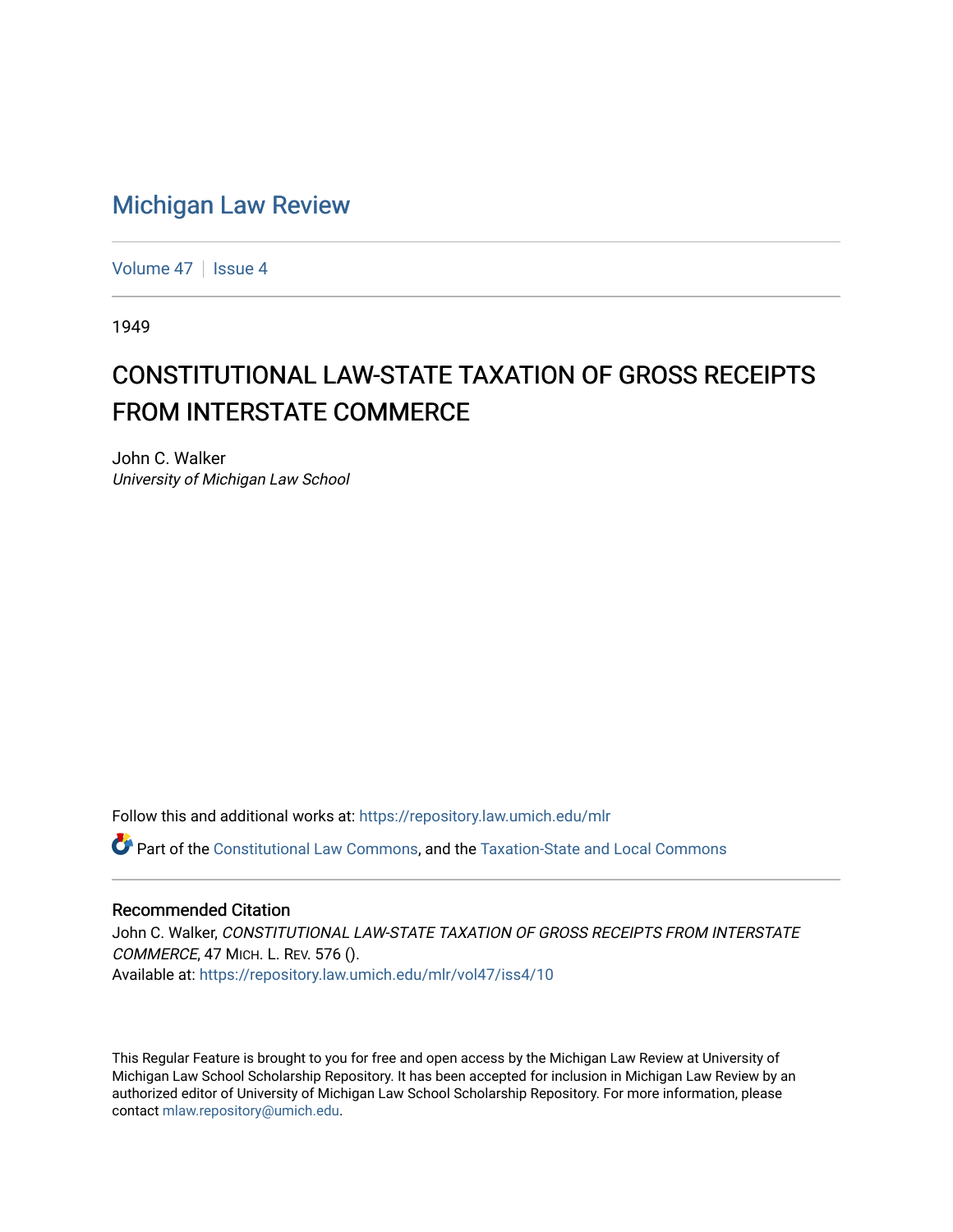CONSTITUTIONAL LAW-STATE TAXATION OF GROSS RECEIPTS FROM INTERSTATE COMMERCE—A New York statute<sup>1</sup> imposed a tax of two per cent on the gross receipts of all utilities doing business within the state. The State Tax Commission construed this statute as applicable to the total receipts of petitioner derived from transporting passengers for hire from a point within New York to another point within the same state over a route which passed through New Jersey and Pennsylvania. The state courts affirmed the determination of the commission,<sup>2</sup> and the petitioner appealed. Held, reversed and remanded. The transportation was interstate, and. an unapportioned tax on the gross receipts derived therefrom was invalid under the commerce clause, since such a tax made interstate commerce bear more than its fair share of the cost of local government. The tax would be sustained if apportioned according to the percentage of the total mileage which was traversed within the taxing state. Three justices dissented. *Central GreyhoundLines,Inc., of New Yorkv. Mealey,* 334 U.S. 653, 68 S.Ct. 1260 (1948).

If the decision that the transportation here involved was interstate commerce can be accepted at its face value, along with the dictum that the tax would be sustained if apportioned, the principal case may help to clarify some of the confusion which has existed for the past ten years in the field of state taxation of the receipts from interstate commerce.<sup>8</sup> Prior to 1938 it could be said with a reasonable degree

1 N.Y. Tax Law (McKinney 1943) § 186(a).

<sup>2</sup>266 App. Div. 648, 44 N.Y.S. (2d) 652 (1943); and 296 N.Y. 18, 68 N.E. (2d) 855 (1946).

<sup>3</sup> The three dissenting justices (Black, Murphy and Douglas) seem to base their dissent on the ground that the commerce involved was not interstate. They say that a single transaction may involve both interstate and intrastate elements and that one or the other element will be emphasized according to how the question comes up. Certainly this is doing what the majority explicitly condemns--calling a transaction interstate or intrastate in order to reach a desired result. The holding of the majority on this point is supported by authority. Hanley v. Kansas City Southern Ry. Co., 187 U.S. 617, 23 S.Ct. 214 (1903); Western Union Telegraph Co. v. Speight, 254 U.S. 17, 41 S.Ct. II (1920); Missouri Pacific R. Co. v. Stroud, 267 U.S. 404, 45 S.Ct. 243 (1925);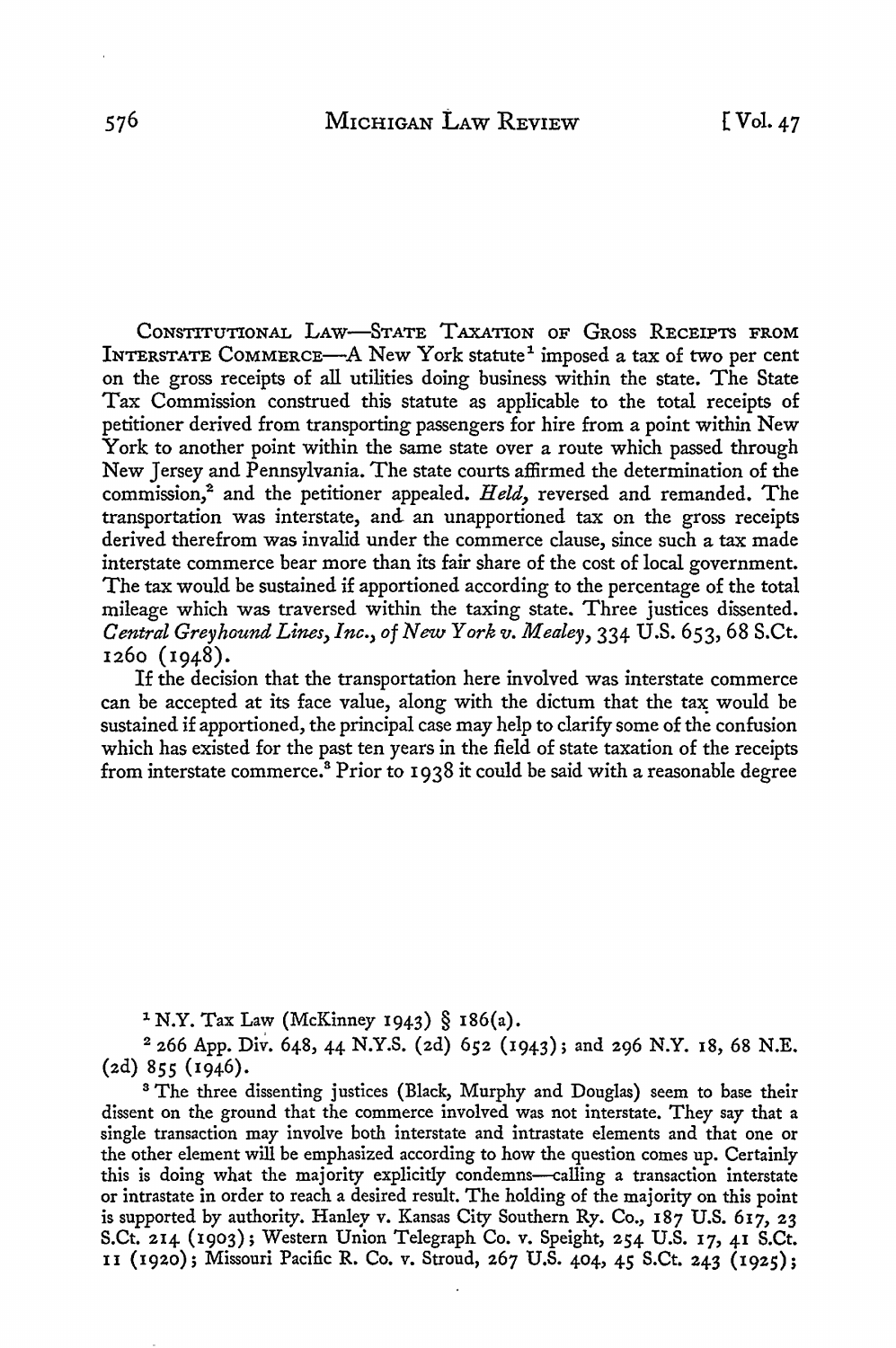of certainty that a state could not directly tax interstate commerce.<sup>4</sup> Thus state taxes on the privilege of engaging in interstate commerce<sup>5</sup> or on the gross receipts from such commerce<sup>6</sup> were uniformly held invalid. In that year the cumulative burdens test was announced by Mr. Justice Stone in the *Western Live Stock*  case.7 The doctrine, which soon gained further support in the *Adams Manufacturing Co.* case,<sup>8</sup> was that any tax would be sustained which was of such a nature that two or more states could not tax the same transaction so as to subject interstate commerce to multiple burdens. So long as there was no danger of cumulative burdens, it was immaterial that the tax was laid directly on interstate commerce. The idea of fair apportionment was necessarily involved in this doctrine. If a state could apportion its tax on the gross receipts from interstate commerce according to the fair share of those receipts derived from business within the state, the tax would be sustained. Some of the obvious practical difficulties concerning apportionment were eliminated in two subsequent decisions involving interstate sales. The first held that a tax on the receipts from such sales by the state of the seller was invalid.<sup>9</sup> The second held valid a similar tax by the state of the buyer, since there was no longer the danger of a double burden.<sup>10</sup> In 1946, however, in the case of *Freeman v. Hewit,<sup>11</sup>*soon followed by *Joseph v. Carter and Weekes* 

Cornell Steamboat Co. v. United States, 321 U.S. 634, 64 S.Ct. 768 (1944). It is important to note, however, this dispute as to the exact nature of this transportation. The facts are such that the case can easily be distinguished later if the Court wishes to do so.

<sup>4</sup>Case of the State Freight Tax, 15 Wall. (82 U.S.) 232 (1873); Puget Sound Stevedoring Co. v. State Tax Commission, 302 U.S. 90, 58 S.Ct. 72 (1937).

<sup>5</sup>Puget Sound Stevedoring Co. v. State Tax Commission, supra, note 4; Robbins v. Shelby County Taxing District, 120 U.S. 489, 7 S.Ct. 592 (1887); Gloucester Ferry Co. v. Pennsylvania, 114 U.S. 196, *5* S.Ct. 826 (1885).

<sup>6</sup> Fisher's Blend Station v. State Tax Commission, 297 U.S. 650, 56 S.Ct. 608 (1936); Galveston, Harrisburg, and San Antonio Ry. Co. v. Texas, 210 U.S. 217, 28 S.Ct. 638 (1908); Philadelphia & Southern Mail Steamship Co. v. Pennsylvania, 122 U.S. 326, 7 S.Ct. II 18 (1887); and Ratterman v. Western Union Tel. Co., 127 U.S. 411, 8 S.Ct. If27 (1888). The exceptions to the general rule usually fall into one of two classes. Taxes on gross receipts from interstate commerce in lieu of a property tax are valid; United States Express Co. v. Minnesota, 223 U.S. 335, 32 S.Ct.211 (1912); Ficklen v. Taxing District of Shelby County, 145 U.S. 1, 12 S.Ct. 810 (1892); Wisconsin & Michigan Ry. Co. v. Powers, 191 U.S. 379, 24 S.Ct. 107 (1903); American Manufacturing Co. v. St. Louis, 250 U.S. 459, 39 S.Ct. 522 (1919); as are taxes laid on property after it is out of interstate commerce; i.e., use taxes, and occupation and franchise taxes measured by the gross receipts from commerce: State Tax on Railway Gross Receipts, 15 Wall. (82 U.S.) 284 (1873); Ewing v. City of Leavenworth, 226 U.S. 464, 33 S.Ct. 157 (1913); Maine v. Grand Trunk Ry., 142 U.S. 217, 12 S.Ct. 121

(1891).<br>17 Western Live Stock v. Bureau of Revenue, 303 U.S. 250, 58 S.Ct. 546 (1938). <sup>8</sup> Adams Manufacturing Co. v. Storen, 304 U.S. 307, 58 S.Ct. 913 (1938), holding invalid the Indiana Gross Income Tax in so far as it failed to apportion receipts

fairly between local and interstate commerce.<br><sup>9</sup> Gwin, White & Prince v. Henneford, 305 U.S. 434, 59 S.Ct. 325 (1939).

<sup>10</sup> McGoldrick v. Berwind-White Coal Mining Co., 309 U.S. 33, 60 S.Ct. 388 (1940). <sup>11</sup>329 U.S. 249, 67 S.Ct. 274 (1946).